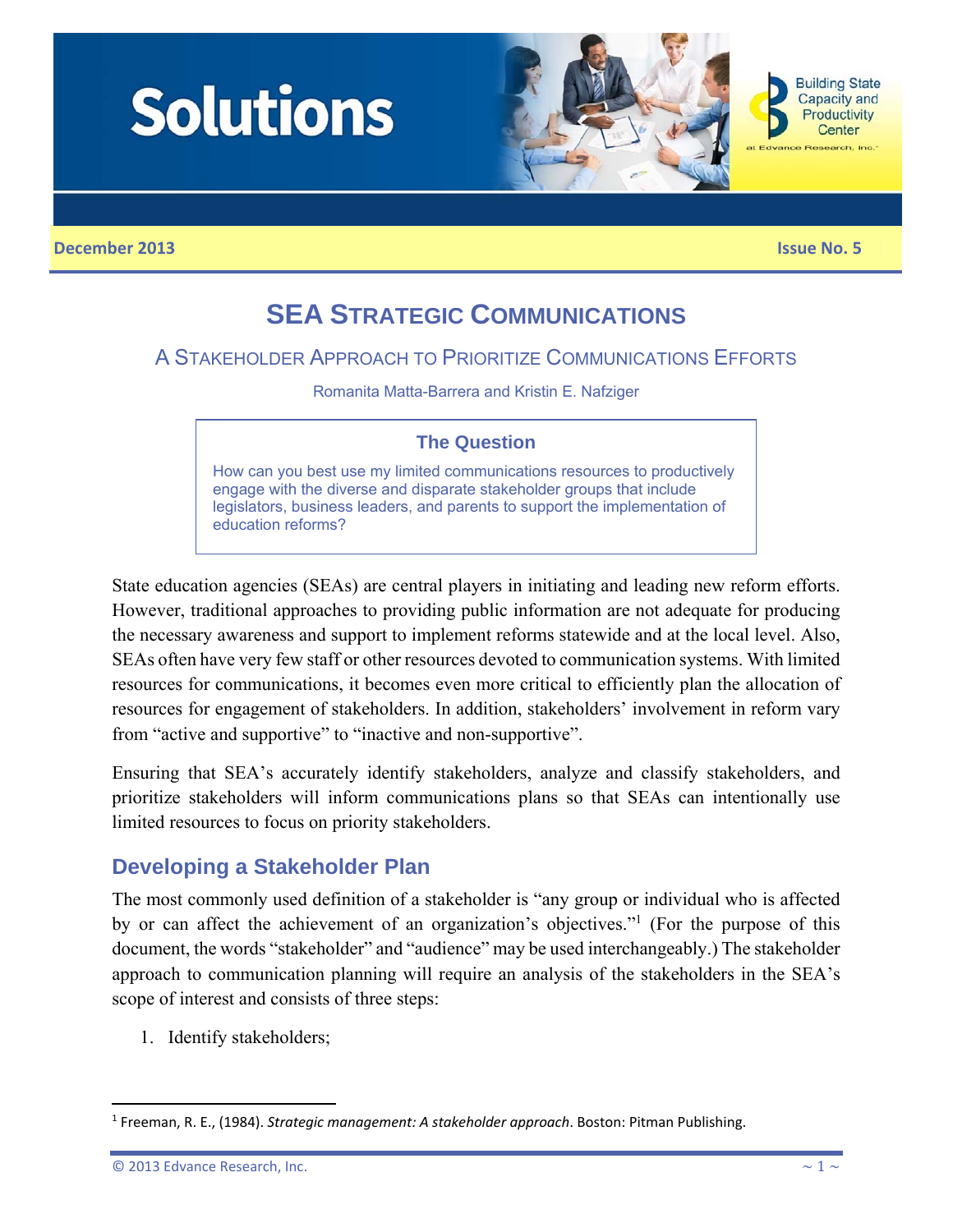

3. Prioritize them.<sup>2</sup>



Taking on a systematic approach to mapping the identified stakeholders and being strategic and clear about whom you are engaging and why, can help save both time and money while ensuring that you are effectively reaching key stakeholders.

#### *Identifying Stakeholders*

Many SEAs have routine and robust mechanisms for informing LEAs of policy changes and new initiatives. Successfully implementing new statewide reforms has required SEAs to conduct outreach with new and often loosely organized stakeholder groups, such as legislators, parents, faith-based organizations, business leaders, and philanthropies. In addition, SEAs are now expected to communicate directly with teachers and

See the *Solutions* #5 supplement, *Stakeholder\_Communications\_Tool\_ BSCP* (Microsoft™ Excel tool), and use the "Prioritization" tab to capture a list of key stakeholders in your state as they pertain to important reform initiatives. Additional Instructions for using the tool are on the first tab of the tool labeled "Instructions".

local teachers associations to provide information about new reform efforts.

Although SEA leaders can generate a long list of important stakeholder groups that are engaged with education, it is certainly not practical, necessary, affordable or feasible to engage with all stakeholder groups with the same level of intensity all of the time.

#### *Analyze and Classify Stakeholders*

Given the effort that is required for the SEA to reach stakeholders across the state, it will be important to take additional steps to analyze and classify the stakeholder groups. SEAs will need to rely on staff and/or other partners that have knowledge and insights about the stakeholders that have been identified.

Classification may require collecting additional information to analyze stakeholders in order to understand their level of satisfaction with the SEA and new reform efforts, their current practices, their sphere of influence and reach, as well as each stakeholder's level of influence as it relates to the SEA. For example, stakeholder analysis could include the development and delivery of online surveys which may be a more cost effective manner to capture information from a wider group;

<sup>2</sup> Harrison, J S., & St. John, C. H. (1994). *Strategic management of organizations and stakeholders*. St. Paul, MN: West Publishing Co.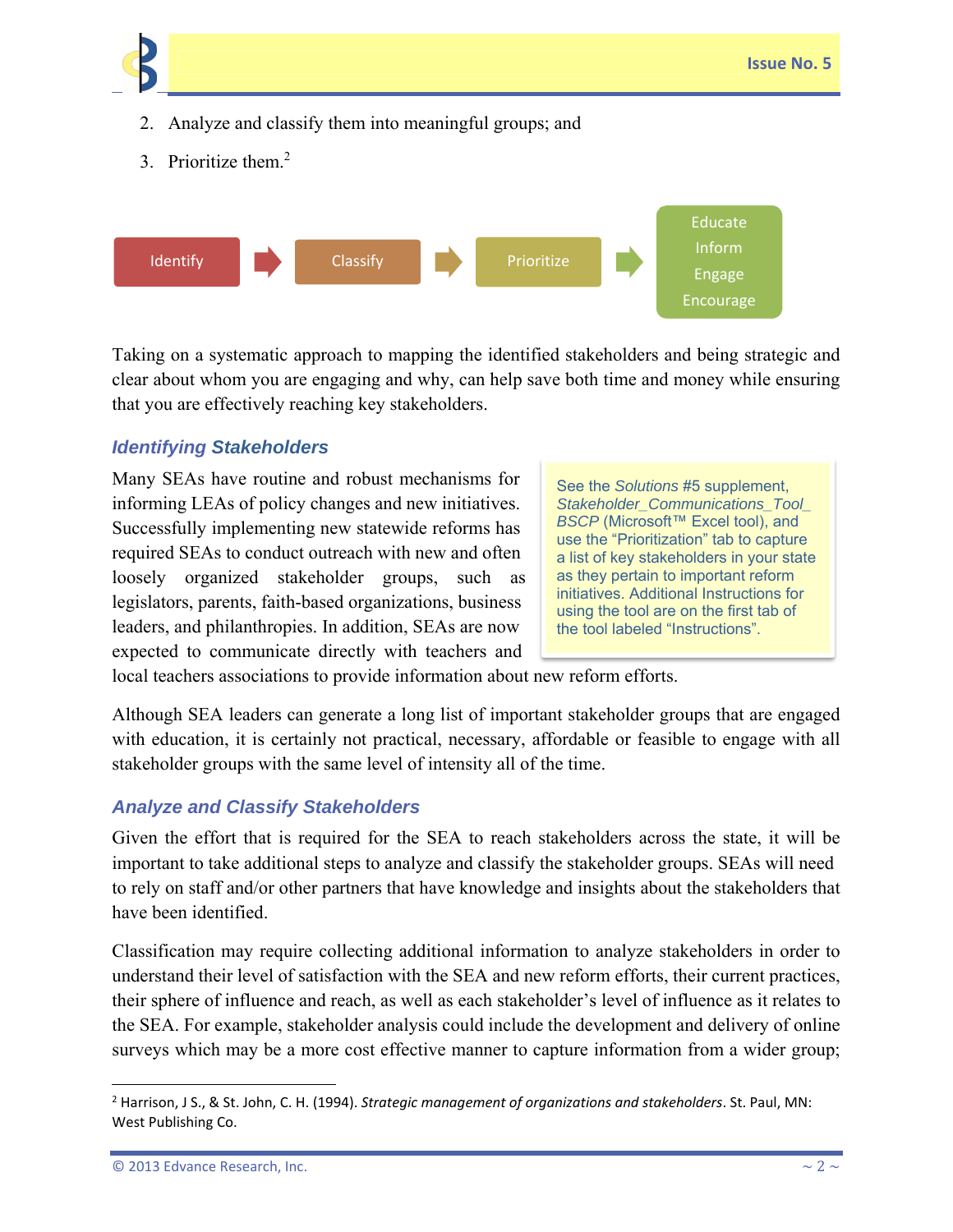

conducting virtual focus groups; conducting interviews with organization leaders and directly reaching out to trusted partners who may have firsthand knowledge about key stakeholders which may result in more reliable insights.

The analysis should yield key information such as:

- key issues and areas of interest to these stakeholders;
- an assessment of their capacity and reach;
- their preferred channels of communications; and
- *their influence on others* and, just as important, *who they are influenced by*.

The stakeholder analysis should assist in the classification and prioritization by assessing the significance of this education policy issue to each stakeholder group from their perspective, and vice versa. This will help a SEA better determine how much attention each stakeholder group requires. It is important to keep in mind that stakeholders and their interests change over time, and the level of importance they place on an education issue can change as well. Therefore, it is essential to monitor stakeholder priorities on a regular basis, typically in the fall and spring, and in advance of legislative activities. This must occur for both proponents and opponents of any SEA area of focus.

The following stakeholder group descriptions can be used to guide the SEA communications team on how to classify the stakeholders into four groups based on their attributes as described below<sup>3</sup>

#### *Active and Supportive—"Advocate"*

This is the group that the SEA wants involved in supportive actions such as third party endorsements, letter-writing campaigns, attending functions, influencing their network and overall championing the common core state standards. Messages should be action- and behavior-oriented such as asking them to serve as surrogates and spokespersons to media and other groups. These individuals and groups need to be continually cultivated, informed and recognized. One of a SEA's goals in working with this group should be to build a base of

An example of an *advocate* stakeholder group is Advance Illinois which consists of advocacy groups, parent groups, and other coalitions being actively engaged by the Illinois' Governor's Office, its State Board of Education, its Community College Board, and its Board of Higher Education in the implementation of the common core standards. Advance Illinois can be viewed as an example of an "active and supportive" advocate stakeholder group that is being proactive by preparing the public for possible "negative" changes in student proficiency standards that may come as a result of the Common Core State Standards (CCSS).

<sup>3</sup> Bowen, S. A., Rawlins, B., & Martin, T. (n.d.). *Mastering public relations (*v. 1.0). Created by Flat World Knowledge and licensed as CC‐BY‐NC‐SA.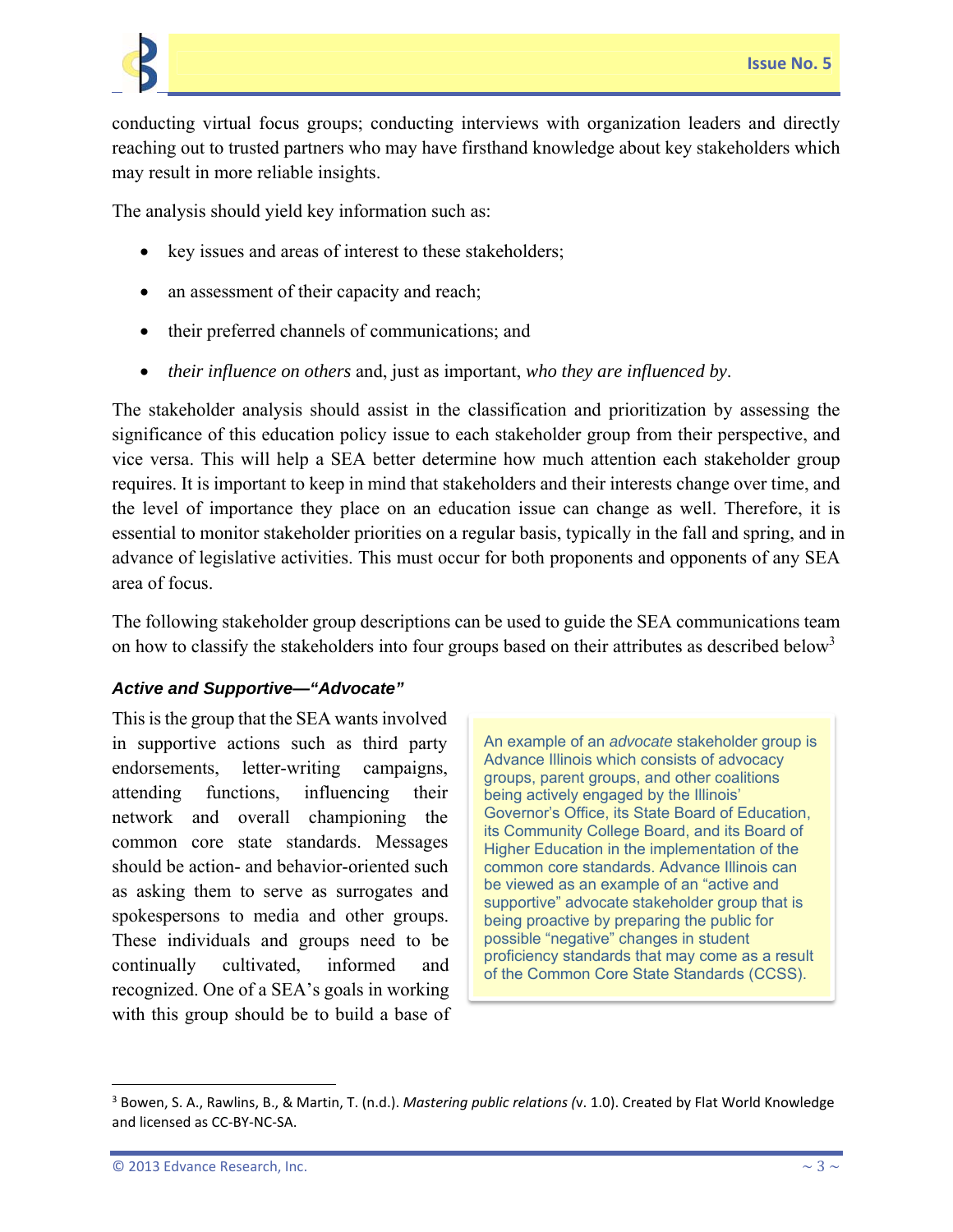

institutional memory so that the support base remains strong even as individual advocates come and go.

It is important for the SEA communications team to work directly with advocate stakeholders by providing them with the talking points, tool kits and other information to act as messengers and champions in their respective communities. For example, if the SEA has identified or formed a coalition of business leaders that can serve as advocate stakeholders, the SEA should provide them the talking points and information these advocate stakeholders will need to inform and engage with other stakeholders in their realm of influence such as elected officials, fellow business owners, customers and even their employees. Actively engaging and utilizing advocate stakeholders can be helpful, especially to SEA communication's offices with limited resources.

#### *Inactive and Supportive—"Dormant"*

This is a group that isn't ready to be involved. If inactivity is due to lack of knowledge, messages should focus on creating awareness and understanding of how the new reforms directly or indirectly affects them. It will be important to determine what is causing their inactivity, whether there is a real or perceived inability to use effective communication channels, or if messaging needs to change to create a stronger emotional connection to how education standards and assessments can impact them or their communities.

An example of common manifestations of dormant stakeholders can be found in the small and medium size business communities. These organizations are infrequently involved in advocacy work as compared to their large counterparts which often contain large philanthropic units. Although many small business and medium size business owners are well informed and interested in areas of concern for SEAs, they are not engaged by traditional channels of communication. In order to engage these stakeholders SEAs must ensure engagement of the specialized organizations. For instance, area manufacturing organizations often have many small and medium sized employers as members, yet they are infrequently engaged by those outside of the specialized economic sector. Timing and persistence will be the key in working with this group.

#### *Active and Non-supportive—"Resistant"*

The initial response to this group is to go on the attack by justifying and defending the new assessment standards. However, defensive messaging may not work on this group; it may only entrench them in their position and make them feel more justified and confident about their opposition. In this case, it may be best to try to address differences and seek to engage these stakeholders privately instead of engaging in a public disagreement. It may be difficult, but a SEA may want to assess how it can make relationships with resistant stakeholders more positive. In a situation like this, a SEA may want to determine if its advocate stakeholders or even its dormant stakeholders can serve as "honest brokers" and help bridge those gaps.

It is important to recognize and identify the differences between resistant stakeholders. It is a natural response to regard these stakeholders as a united front in opposition to an SEA's reform.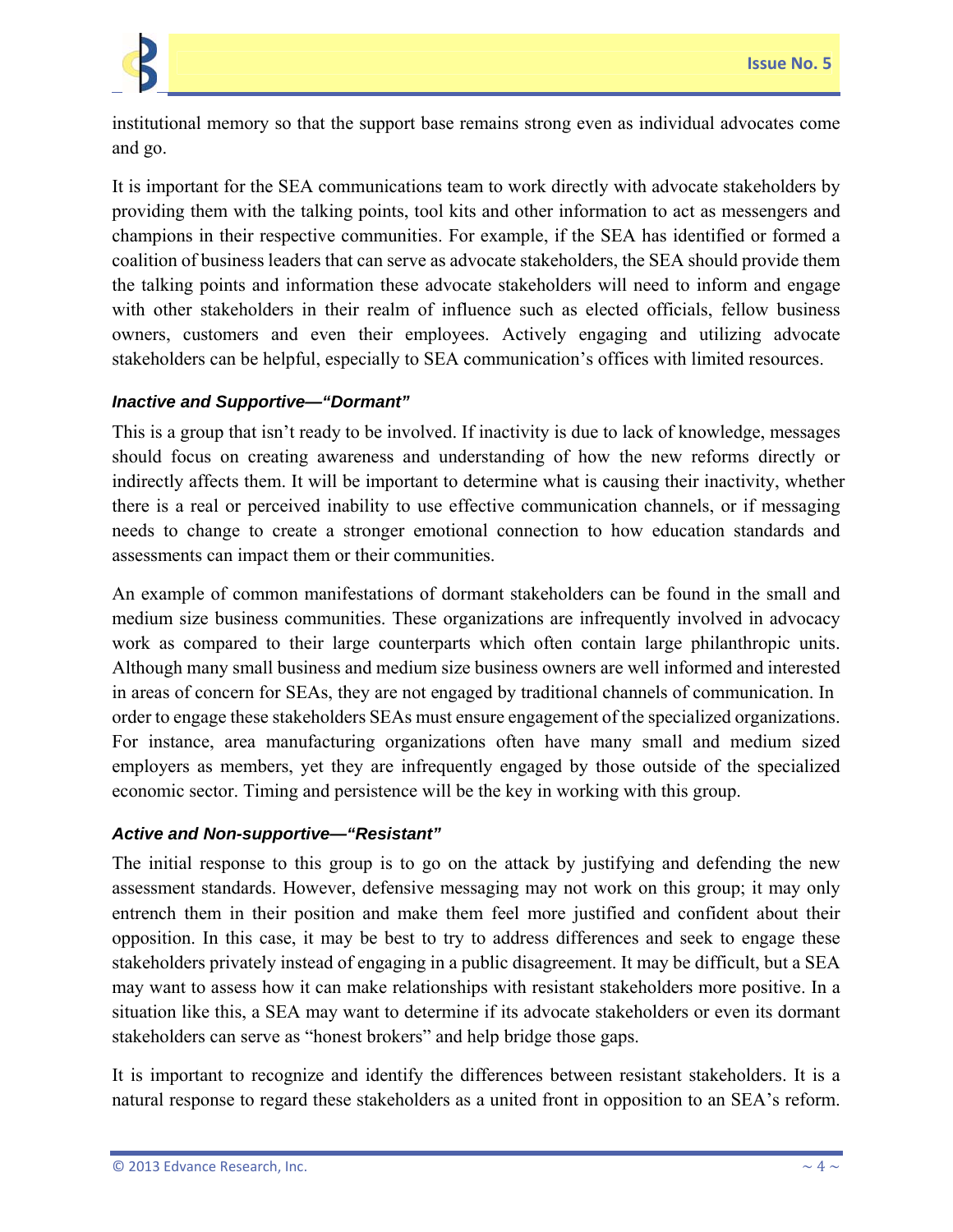

In doing so, an SEA could erroneously engage these stakeholders in a uniform fashion, and that would be a mistake. Resistant Stakeholders are as varied as Advocate Stakeholders, and an SEA needs to analyze and research each one as an independent agent of change. For instance, without examining if resistant stakeholders are organized versus disorganized, a SEA may become trapped into the pitfall of focusing too much on the so called "squeaky wheel." Utilizing the same methodology used to find advocate stakeholders will help a SEA to identify the more influential resistant stakeholders to engage.

#### *Inactive and Non-supportive—"Apathetic"*

It may be easy to take this group for granted. Nonetheless, it will be important to monitor apathetic stakeholders since they may not be in a permanent state of apathy as more awareness and visibility is given to the new assessment standards. It will be important for a SEA to be prepared to inform and actively invite this group to be positively engaged and involved in a supportive manner. The ideal progression for this group would be for it to evolve from apathetic to dormant to advocate, but certainly not to resistant.

Apathetic stakeholders are traditionally the most difficult to monitor, because they are not active or vocal. Additionally, they can come from multiple stakeholder categories such as retirees who don't have children in the school system and may not perceive themselves as being affected or having a role in education matters. Apathetic stakeholders make it difficult to focus resources and engagement strategies. Rather than utilizing limited communications resources on apathetic stakeholders, it is best to engage in

See the *Solutions* #5 supplement, *Stakeholder\_Communications\_Tool\_ BSCP* (Microsoft™ Excel tool), and use the "Classification" tab to document highlights from the stakeholder analysis activities and classify stakeholders into the four categories outlined above. Additional instructions for using the tool are on the first tab of the tool labeled "Instructions".

consistent, quality monitoring of the strategy as a whole. It is important to reiterate that apathetic stakeholders are not necessarily in a permanent state of disengagement. They are often moved to engagement by media, community voices, activists, and other special interest groups that are making their voices heard. If the SEA monitors these voices they will be able to recognize shifts in trends amongst this notoriously difficult stakeholder group to track.

#### *Prioritizing Stakeholders*

Once the SEA identifies and classifies its key stakeholders, it is important to use these classifications to inform the prioritization process. Borrowing from some aspects of Brad L. Rawlins' model<sup>4</sup> for prioritizing stakeholders based on his review of the literature in stakeholder theory and stakeholder management, we recommend a process that:

<sup>4</sup> Rawlins, B. L. (2006). *Prioritizing Stakeholders for Public Relations*. Provo, UT: Department of Communications, Brigham Young University.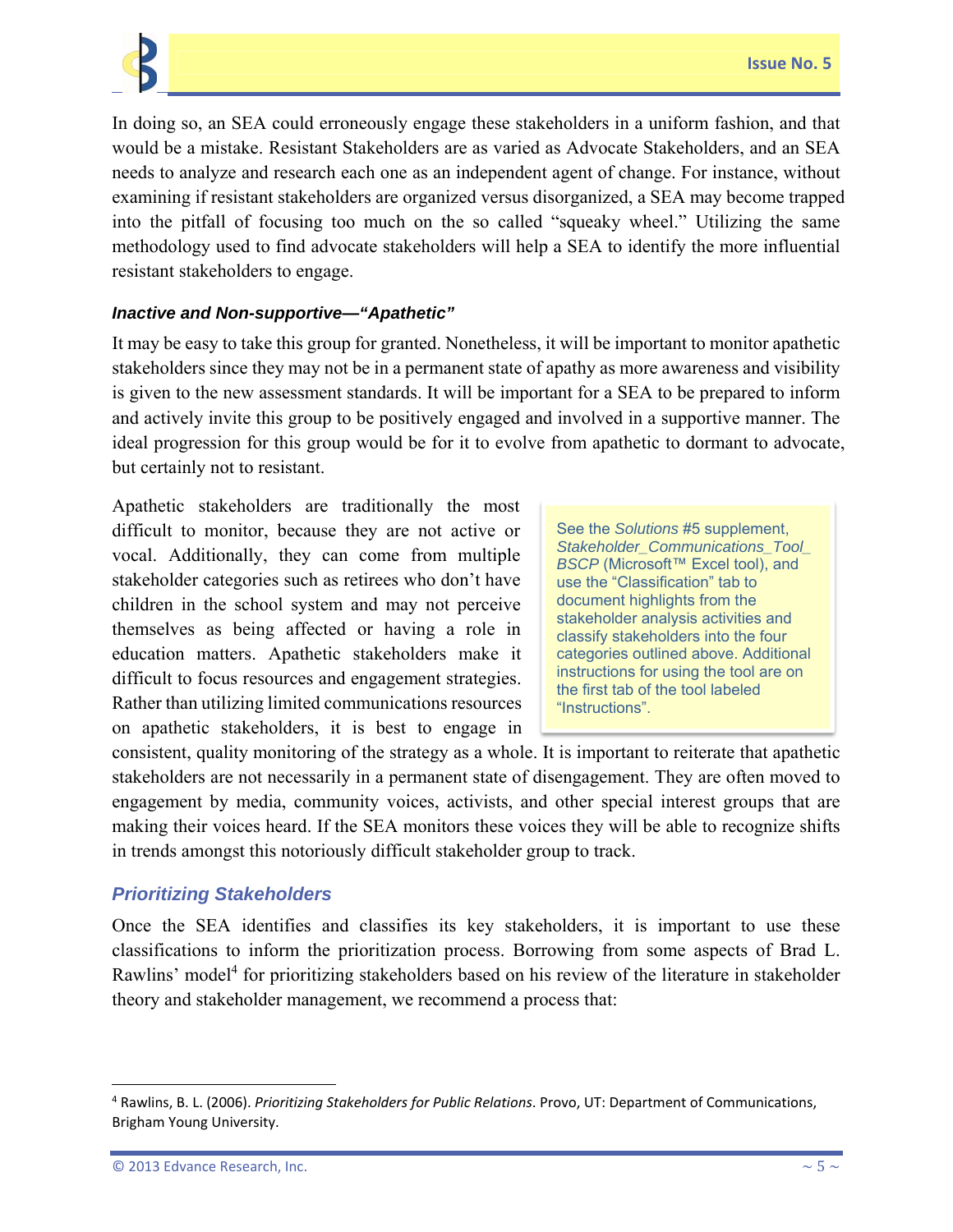

- Identifies all potential stakeholders according to their relationship to the organization or, in this case, to the State Education Agency.
- Prioritizes stakeholders by attributes.
- Prioritizes stakeholders by relationship to the situation or, in this case, implementing new education reforms.

With a prioritization plan, a SEA will be able to make better use of its time and resources including budget and partnerships. Two key stakeholder attributes that can be useful in determining how to prioritize and engage stakeholders are: **power/influence** and **interest**. 5

Stakeholders have power when they can:

- Influence others (groups or individuals) to make decisions they would not have otherwise made.
- Have an impact on a SEA's ability to implement new education reforms.

It's important to assess ahead of time the risks associated with poorly engaging these kinds of powerful stakeholders. For example, a group of stakeholders who are very dissatisfied may be a small group, but may have the power to disrupt and prevent the SEA from achieving its goals. When combined with their influence, a SEA may decide to give them a higher priority on its communications stakeholder plan.

The power and interest diagram<sup>6</sup> (to the right, and described below) illustrates the classification and prioritization from "key players" to "minimal effort" based on the stakeholders' levels of power and interest as it relates to the implementation of education reforms.

> *Key players:* Stakeholders with high power and high



level of interest are considered "key players" and should be given priority consideration. More than likely these key players will also fall into the classification of an advocate stakeholder, but be aware that oppositional stakeholders may also be key players.

<sup>5</sup> Bryson, J. M. (1995). *Strategic planning for public and non‐profit organizations: A guide to strengthening and sustaining organizational achievement*. New York: Jossey‐Bass, Inc. <sup>6</sup> Bryson, 1995.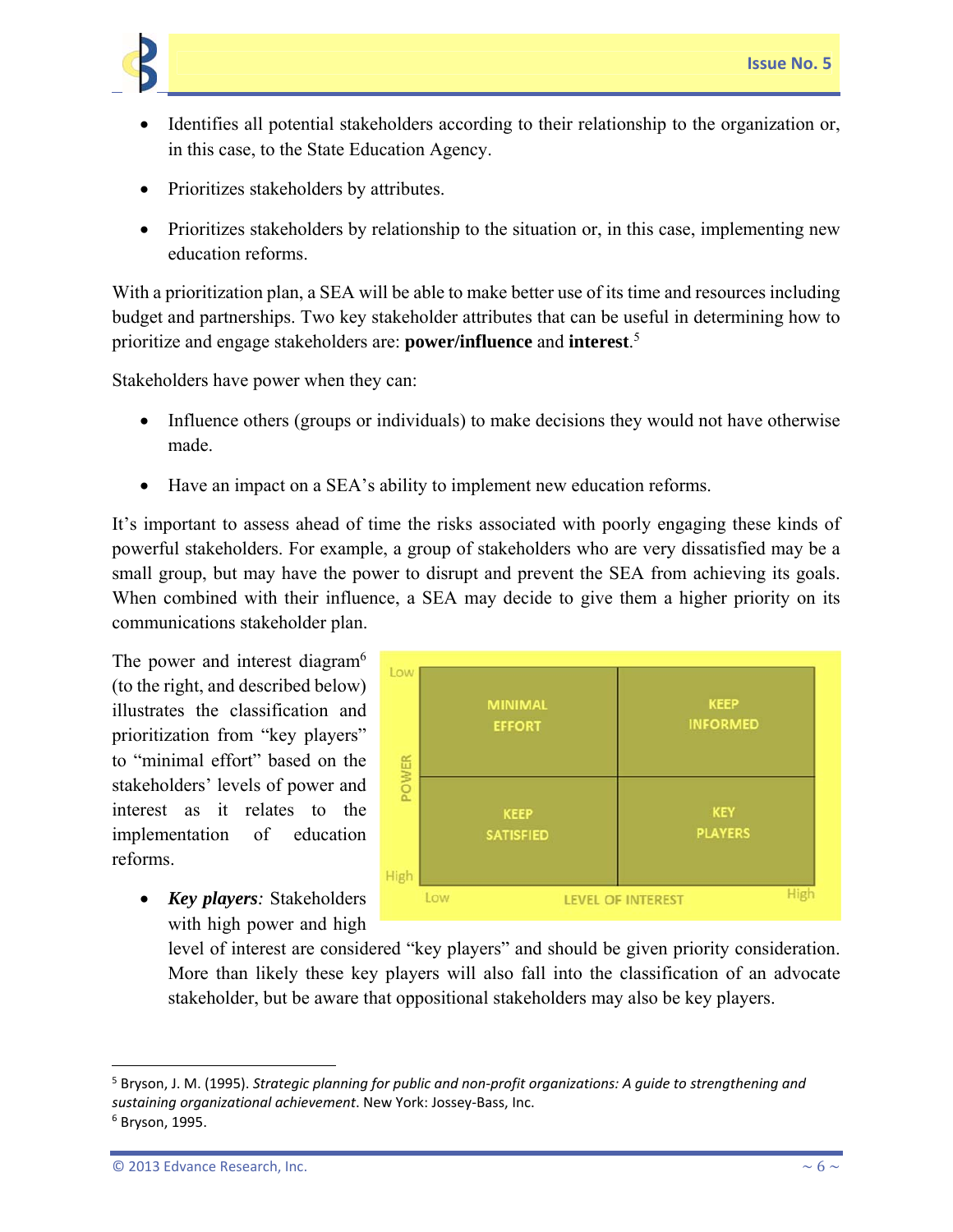

- *Keep satisfied:* Stakeholders with high power but a low level of interest can prove to be very challenging in maintaining relationships or partnerships. A SEA must always be prepared for this, because despite their lack of interest in general, they might exercise their power in reaction to a particular initiative. They may use their power in order to inhibit change or could become a strong ally. This is very much the case with those groups or individuals whom have been classified as dormant stakeholders. In some cases, the media may fall into this category as there are always other stories and news that may compete and distract from their constant coverage of education issues. Nonetheless, the media's ability to reach broad audiences puts them in a position of high power.
- *Keep informed:* Stakeholders with low power and a high level of interest may not require immediate action but they should be kept informed and monitored carefully. For example, in the case of less organized parents, community-based organizations (CBOs) and some faith-based leaders, they may rely on their local school teachers and principals as trusted sources of how state or federal policies impact their schools. Therefore it is important to make sure that these groups have ready access to information that is culturally and linguistically relevant to them.
- *Minimal effort:* Stakeholders with low power and a low level of interest do not require immediate action. Nonetheless, a SEA must be aware of stakeholders in this category as their position may change.

While this quantitative approach may not capture all of the nuances and attributes of the stakeholders, it may help identify patterns that can provide deeper insights into stakeholder dynamics that may affect a SEA's efforts.

# **Conclusion**

An SEA's stakeholder prioritization process can help avoid the anxiety of how to inform and engage with what may seem to be an infinite number of groups who

See the *Solutions* #5 supplement, *Stakeholder\_Communications\_Tool\_ BSCP* (Microsoft™ Excel tool), and use the "Prioritization" tab to assign a desired classification (either change or maintain) for key stakeholders in your state and indicate the ideal priority level (1–4) for communications efforts. Additional instructions for using the tool are on the first tab of the tool labeled.

have interest in, or are affected by the implementation of new education reforms.<sup>7,8</sup> By following the three-step stakeholder analysis process, SEAs can determine whom to engage with and with what level of effort. These determinations can be integrated into the SEA's overall strategic communications plans.

<sup>7</sup> Dunham, L., Freeman, R. E., & Liedtaka, J. (2001). *The soft underbelly of stakeholder theory: The role of community*. Darden School Working Paper No. 01‐22.

<sup>8</sup> Sternberg, E. (1999). The stakeholder concept: A mistaken doctrine. *Foundation for Business Responsibilities*, Issue Paper No. 4.